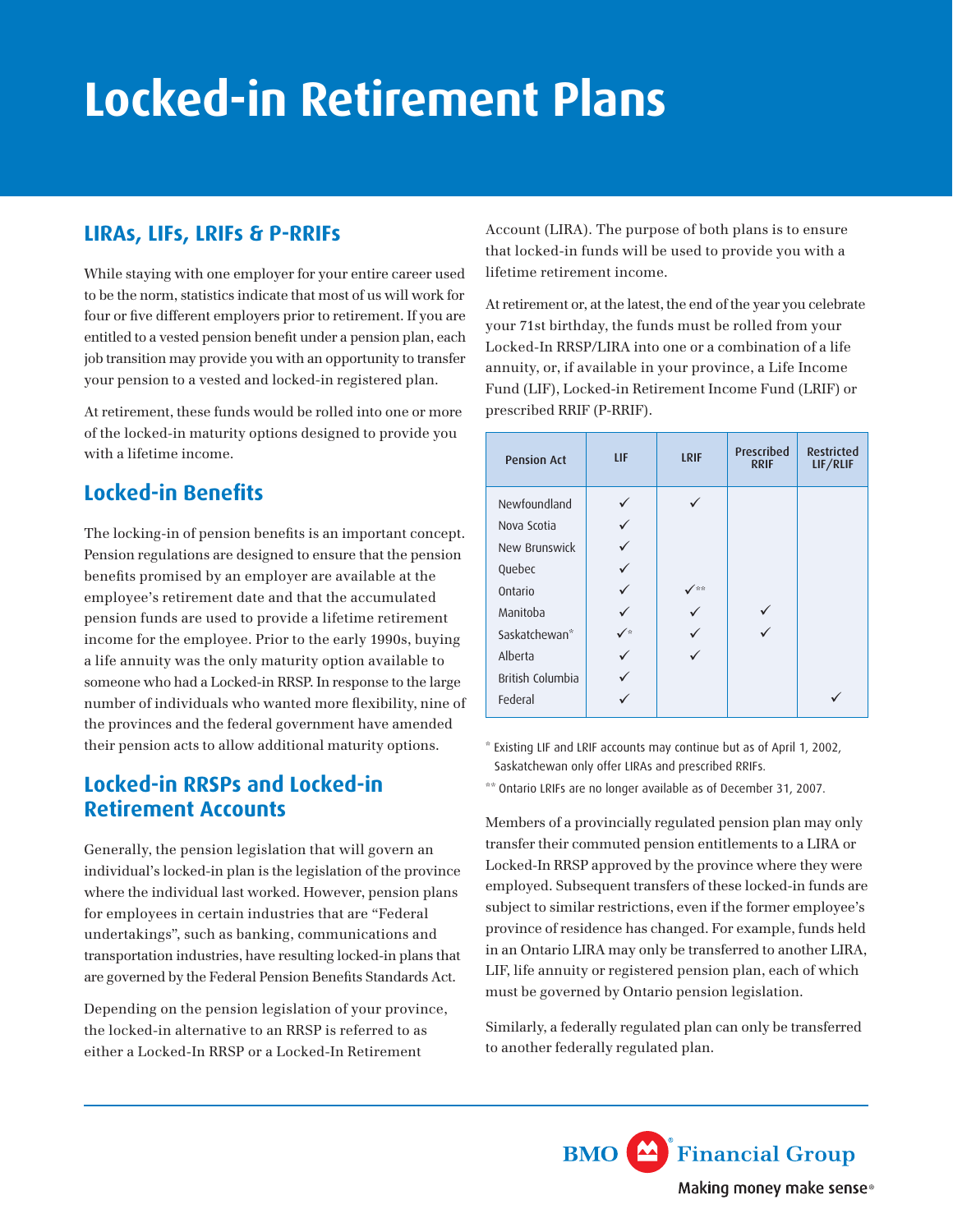# **Life Income Funds (LIF)**

A LIF is similar to a Registered Retirement Income Fund (RRIF); except the LIF is locked-in and has additional restrictions which vary slightly from province to province. While both a RRIF and a LIF require that you take a minimum payment out of the plan each year, there are two major differences between the plans.

First, while there is no maximum withdrawal limit on a RRIF, the LIF places a limit on your annual withdrawals. Secondly, if your LIF is regulated by the province of Newfoundland, you must purchase a life annuity (which must include a 60% spousal survivor benefit, unless your spouse waives this requirement) by the end of the year in which you celebrate your 80th birthday. Plans regulated by Manitoba and Newfoundland can also be rolled into an LRIF.

The maximum LIF payments for Quebec, Manitoba, Nova Scotia and British Columbia plans will continue to be determined in the same manner as prior to age 80, however the maximum will level off at 20% by age 88.

In New Brunswick, Newfoundland, Ontario and federally, the maximum LIF payments beyond age 80 increase quickly and in the year you turn 90 you must withdraw 100% of the plan value. In Alberta, in the year you turn 85 you must withdraw 100% of the plan value. At that time, you may purchase an annuity and/or convert the LIF into a RRIF.

### **Calculating the maximum withdrawal**

The maximum annual withdrawal permitted under a LIF is established by a formula. Each year the amount that you can take out of your LIF will vary depending on your age and the value of your plan at the beginning of the year. The chart on the back page shows the minimum and maximum LIF withdrawal percentages for 2010. To determine the minimum and maximum amount you can take out of your LIF, go to the Age on January 1st column, locate your age and multiply the value of your LIF (on January 1) by the percentage indicated under the appropriate columns.

Using the percentages from the chart, here is an example of an individual who, on January 1, is 65 years old and has a LIF valued at \$100,000 that is governed by Ontario legislation. The minimum and maximum amounts that can be withdrawn for 2010 are calculated as follows:

| <b>Minimum</b> | <b>Maximum</b>    |
|----------------|-------------------|
| Withdrawal     | Withdrawal        |
| 100,000 x 4.0% | \$100,000 x 7.38% |
| $=$ \$4,000    | $=$ \$7,380       |

Assuming the LIF was established prior to 2010, our 65 year old must withdraw at least \$4,000 and, if he or she wishes, could withdraw up to a maximum of \$7,380. Note: All amounts are gross.

# **Withdrawals in the first year**

In the first year a LIF is opened, there is no minimum withdrawal required; however, if you choose to make a withdrawal, there is still a maximum ceiling.

For all plans except those regulated by Quebec, New Brunswick, Nova Scotia, Manitoba and British Columbia, the maximum is pro-rated for the number of months remaining in the year, including the month you transfer into the plan. Using the previous example, if the LIF is opened in May of 2010, the maximum would be pro-rated over eight months, so the maximum withdrawal for 2010 would be  $$4,920$  ( $$7,38 + 12$  months x 8 months).

#### **Locked-in Retirement Income Funds (LRIF)**

If your pension plan is regulated by the provinces of Manitoba or Newfoundland, you have the additional option of transferring your locked-in plan to an LRIF. While an LRIF has a minimum and maximum withdrawal limitation, you do not have to purchase a life annuity at age 80. This means you may continue to manage the investments in your LRIF for as long as you live.

The minimum annual payment from an LRIF is the same as a LIF; however, the maximum annual withdrawal is the greatest of:

- (a) the investment earnings (including unrealized capital gains and losses and excluding withdrawals) in the previous year;
- (b) the market value at January 1st minus the net value of all transfers ever made into and out of the plan (not including withdrawals); and

**BMO** Financial Group Making money make sense<sup>®</sup>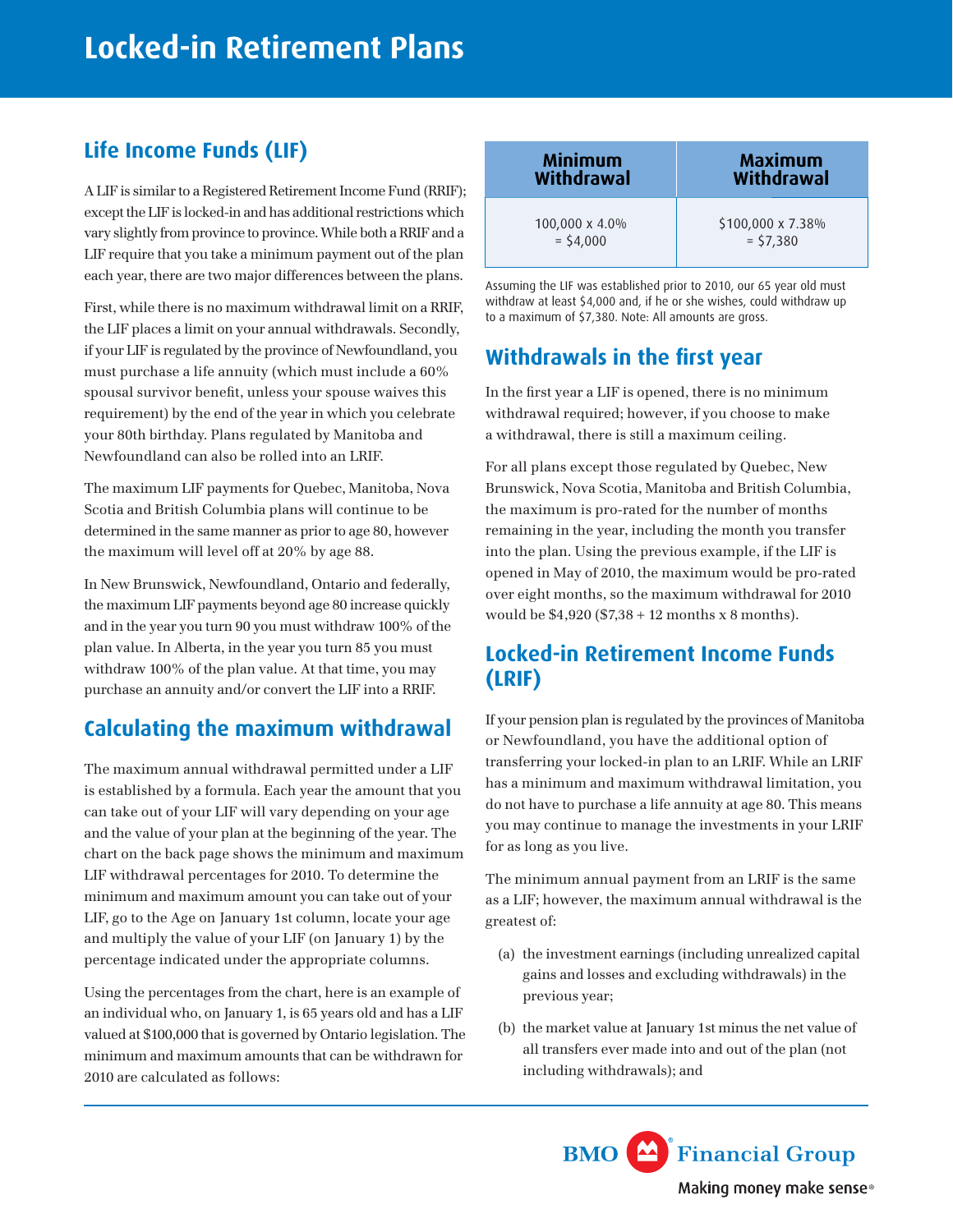(c) in all provinces except Saskatchewan, if funds are transferred from a LIF, payment in the 2nd year is equal to the investment earnings in the previous year from both the LIF and LRIF plans.

Note: In years 1 and 2 of a new LRIF, the maximum rate is 6%. In year 3, the above calculation applies.

If the minimum you are required to withdraw exceeds the maximum, the minimum prevails.

Like a LIF, you are not required to make a withdrawal from your LRIF in the year the plan is opened; however, if you would like to make a withdrawal, you are limited to the pro-rated maximum amount in all provinces except Manitoba.

### **Prescribed RRIFs (P-RRIF)**

Sastatchewan and Manitoba have a maturity option called the P-RRIF. The P-RRIF provides increased flexibility in determining withdrawals because they do not have a maximum annual withdrawal limit. Unlike a regular RRIF, the P-RRIF is governed by provincial pension legislation. Saskatchewan no longer offers LIFs or LRIFs as a maturity option for locked-in funds. Instead, individuals have the option to roll the funds into a P-RRIF. If you currently have a Saskatchewan LIF or LRIF you may continue with those plans or roll them into a P-RRIF. Manitoba allows for a onetime transfer of up to 50% of the balance in a LIF or LRIF into a P-RRIF. You must be age 55 to open a P-RRIF.

#### **Access to Locked-in Funds**

Although no withdrawals can be made from a Locked-In RRSP or LIRA, most provinces will allow access to locked-in plans in limited situations. Under certain conditions, you can unlock your locked-in funds in cases of shortened life expectancy, non-residency, financial hardship, lump-sum unlocking or when the balance in all of your locked-in accounts is less than a certain threshold which varies by province.

#### **Eligible investments**

The list of qualified investments for locked-in plans is the same as for RRSPs and RRIFs, with the exception of mortgages which are excluded in some provinces. You cannot use your locked-in account to take advantage of the Home Buyer's or Lifelong Learning Plans.

#### **Conclusion**

LIFs and LRIFs provide former pension plan members with increased flexibility in planning and managing their retirement incomes.

If you would like to discuss your particular situation in more detail, please contact your BMO financial professional.

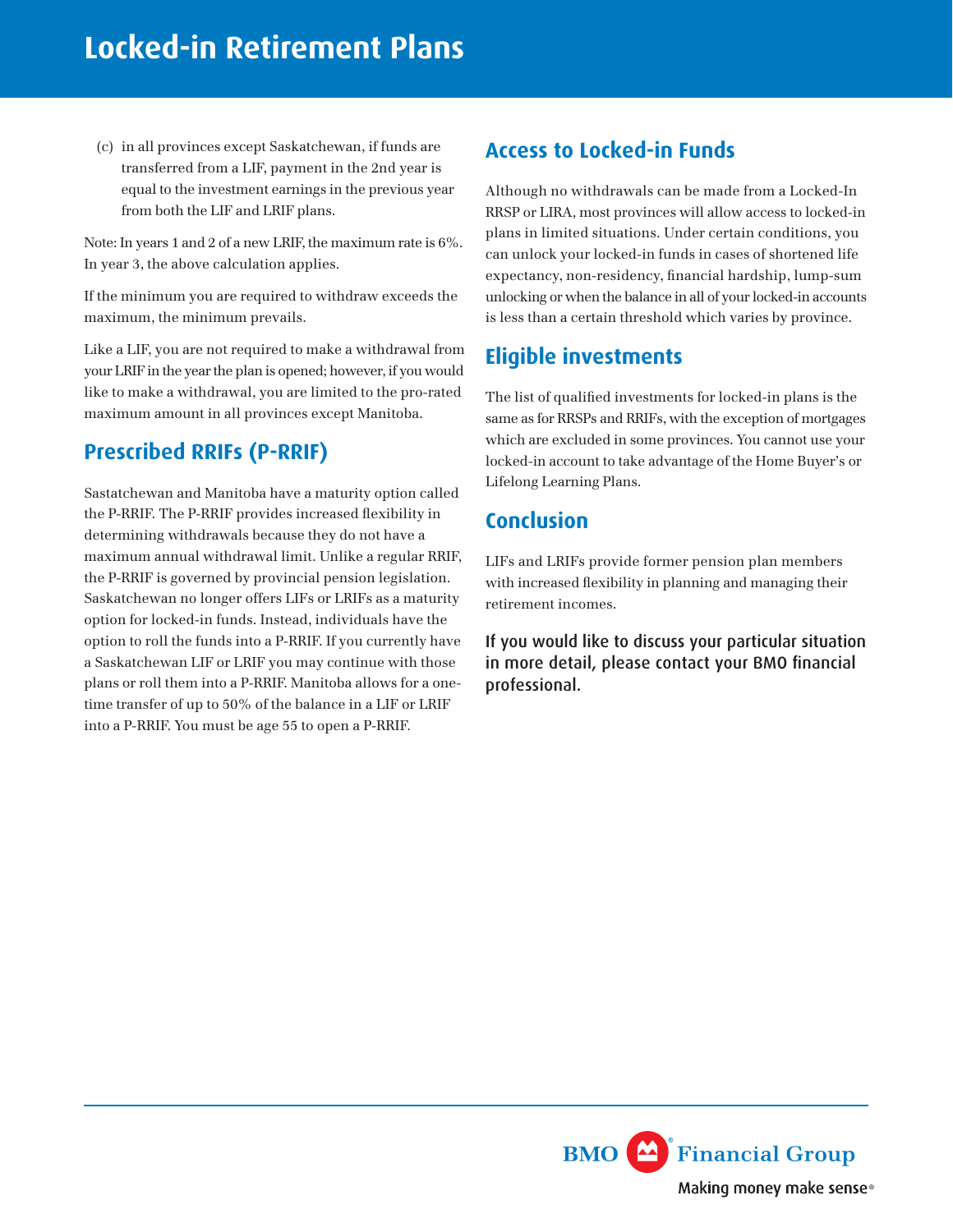# **Locked-in Retirement Plans**

#### **Accessing Locked-in Plans**

| <b>ALLESSING LUCKED III PICILS</b> |                                                                    |                              |                  |                  |                       |                       |                                                        |
|------------------------------------|--------------------------------------------------------------------|------------------------------|------------------|------------------|-----------------------|-----------------------|--------------------------------------------------------|
| Province                           | Earliest age<br>to convert to<br>LIF/LRIF                          | Shortened life<br>expectancy | Small<br>balance | Non<br>residency | Financial<br>hardship | Lump sum<br>unlocking | Funds unlock<br>to spouse<br>on death of<br>annuitant* |
| Newfoundland                       | Age 55<br>unless earlier<br>retirement<br>date specified<br>in RPP | Yes                          | Yes              | <b>No</b>        | No                    | No                    | Yes                                                    |
| Nova Scotia                        | Age 55<br>unless earlier<br>retirement<br>date specified<br>in RPP | Yes                          | Yes              | <b>No</b>        | Yes                   | No                    | Yes                                                    |
| New Brunswick                      | Anytime                                                            | Yes                          | Yes              | Yes              | <b>No</b>             | Yes                   | Yes                                                    |
| Quebec                             | Anytime                                                            | LIRA only                    | Yes              | Yes              | <b>No</b>             | No                    | Yes                                                    |
| Ontario                            | Age 55<br>unless earlier<br>retirement<br>date specified<br>in RPP | Yes                          | Yes              | Yes              | Yes                   | Yes                   | Yes                                                    |
| Manitoba                           | Anytime                                                            | Yes                          | Yes              | <b>No</b>        | No                    | No <sup>1</sup>       | LIRA - No<br>LIF/LRIF - Yes                            |
| Saskatchewan                       | Age 55<br>unless earlier<br>retirement<br>date specified<br>in RPP | LIRA only                    | Yes              | <b>No</b>        | No                    | No <sup>2</sup>       | Yes                                                    |
| Alberta                            | Age 50                                                             | Yes                          | Yes              | Yes              | Yes                   | Yes                   | LIRA - No<br>LIF/LRIF - Yes                            |
| <b>British</b><br>Columbia         | Age 55<br>unless earlier<br>retirement<br>date specified<br>in RPP | Yes                          | Yes              | Yes              | <b>No</b>             | No                    | No                                                     |
| Federal                            | Anytime                                                            | Yes                          | $\mathsf{No}$    | Yes              | Yes                   | Yes                   | No                                                     |

\* If no surviving spouse, the plan is always unlocked to a designated beneficiary or the estate.

(1) Except for transfer to Manitoba RRIF

(2) Except for transfer to Saskatchewan RRIF

**BMO** Financial Group Making money make sense®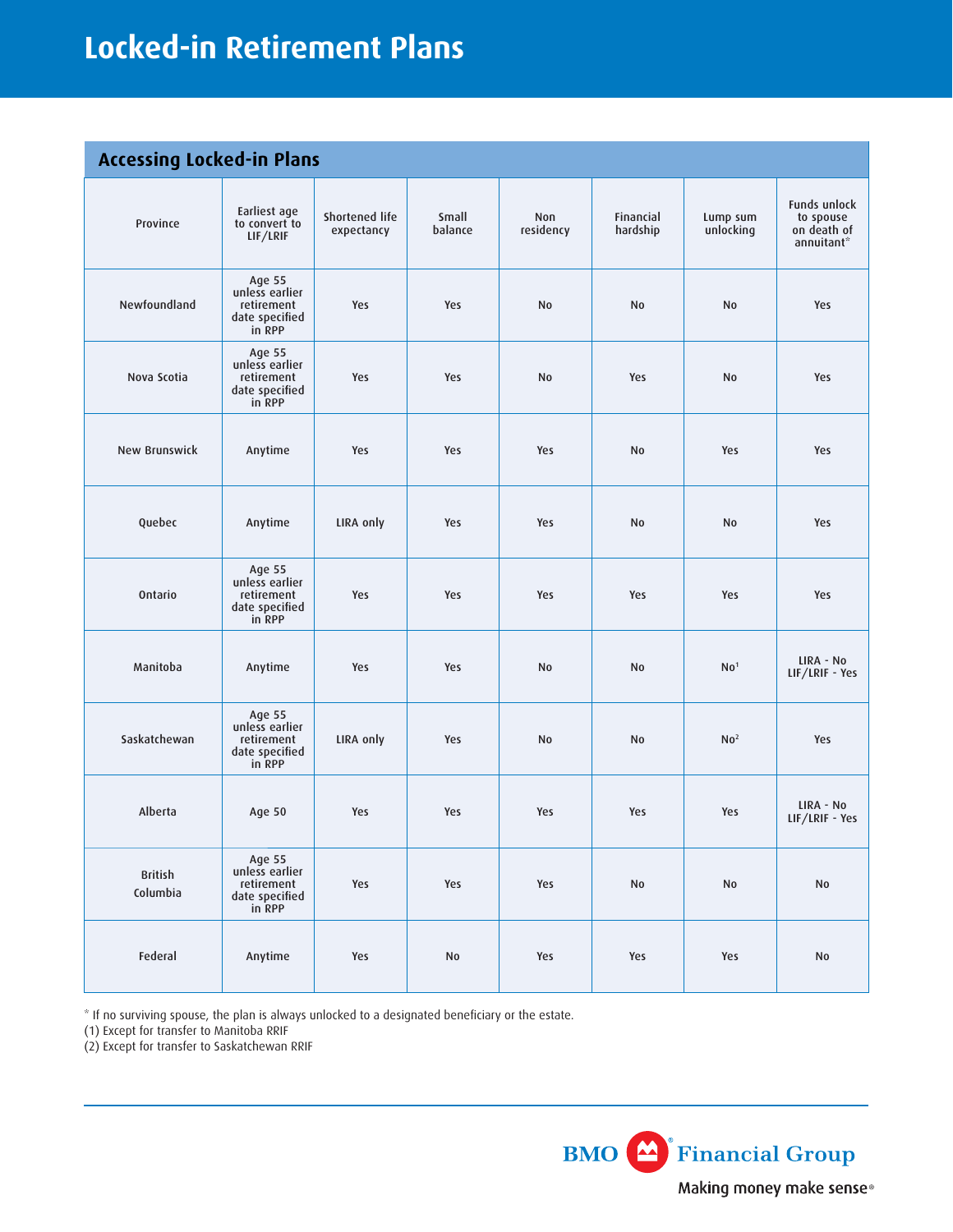| 2011 Minimum & Maximum LIF Withdrawls |                          |                    |                                                          |                                                       |          |  |
|---------------------------------------|--------------------------|--------------------|----------------------------------------------------------|-------------------------------------------------------|----------|--|
|                                       |                          | <b>LIF Maximum</b> |                                                          |                                                       |          |  |
| Age <sup>1</sup> on Jan 1             | LIF Minimum <sup>2</sup> | <b>Federal</b>     | New Brunswick,<br>Newfoundland, Ontario,<br>Saskatchewan | British Columbia,<br>Manitoba, Nova Scotia,<br>Quebec | Alberta  |  |
| 50                                    | 2.50%                    | 5.05%              | 6.27%                                                    | 6.10%                                                 | 6.51%    |  |
| 51                                    | 2.56%                    | 5.08%              | 6.31%                                                    | 6.10%                                                 | 6.57%    |  |
| 52                                    | 2.63%                    | 5.12%              | 6.35%                                                    | 6.10%                                                 | 6.63%    |  |
| 53                                    | 2.70%                    | 5.17%              | 6.40%                                                    | 6.10%                                                 | 6.70%    |  |
| 54                                    | 2.78%                    | 5.21%              | 6.45%                                                    | 6.10%                                                 | 6.77%    |  |
| 55                                    | 2.86%                    | 5.26%              | 6.51%                                                    | 6.40%                                                 | 6.85%    |  |
| 56                                    | 2.94%                    | 5.32%              | 6.57%                                                    | 6.50%                                                 | 6.94%    |  |
| 57                                    | 3.03%                    | 5.38%              | 6.63%                                                    | 6.50%                                                 | 7.04%    |  |
| 58                                    | 3.13%                    | 5.44%              | 6.70%                                                    | 6.60%                                                 | 7.14%    |  |
| 59                                    | 3.23%                    | 5.51%              | $6.77\%$                                                 | 6.70%                                                 | 7.26%    |  |
| 60                                    | 3.33%                    | 5.59%              | 6.85%                                                    | 6.70%                                                 | 7.38%    |  |
| 61                                    | 3.45%                    | 5.67%              | 6.94%                                                    | 6.80%                                                 | 7.52%    |  |
| 62                                    | 3.57%                    | 5.76%              | 7.04%                                                    | 6.90%                                                 | 7.67%    |  |
| 63                                    | 3.70%                    | 5.86%              | 7.14%                                                    | 7.00%                                                 | 7.83%    |  |
| 64                                    | 3.85%                    | 5.96%              | 7.26%                                                    | 7.10%                                                 | 8.02%    |  |
| 65                                    | 4.00%                    | 6.08%              | 7.38%                                                    | 7.20%                                                 | 8.22%    |  |
| 66                                    | 4.17%                    | 6.22%              | 7.52%                                                    | 7.30%                                                 | 8.45%    |  |
| 67                                    | 4.35%                    | 6.36%              | 7.67%                                                    | 7.40%                                                 | 8.71%    |  |
| 68                                    | 4.55%                    | 6.52%              | 7.83%                                                    | 7.60%                                                 | $9.00\%$ |  |
| 69                                    | 4.76%                    | 6.71%              | 8.02%                                                    | 7.70%                                                 | 9.34%    |  |
| 70                                    | 5.00%                    | 6.91%              | $8.22\%$                                                 | 7.90%                                                 | 9.71%    |  |
| $71\,$                                | 7.38%                    | 7.14%              | 8.45%                                                    | 8.10%                                                 | 10.15%   |  |
| 72                                    | 7.48%                    | 7.40%              | 8.71%                                                    | 8.30%                                                 | 10.66%   |  |
| $73\,$                                | 7.59%                    | 7.70%              | $9.00\%$                                                 | 8.50%                                                 | 11.25%   |  |
| 74                                    | 7.71%                    | 8.04%              | 9.34%                                                    | 8.80%                                                 | 11.96%   |  |
| $75\,$                                | 7.85%                    | 8.44%              | 9.71%                                                    | 9.10%                                                 | 12.82%   |  |